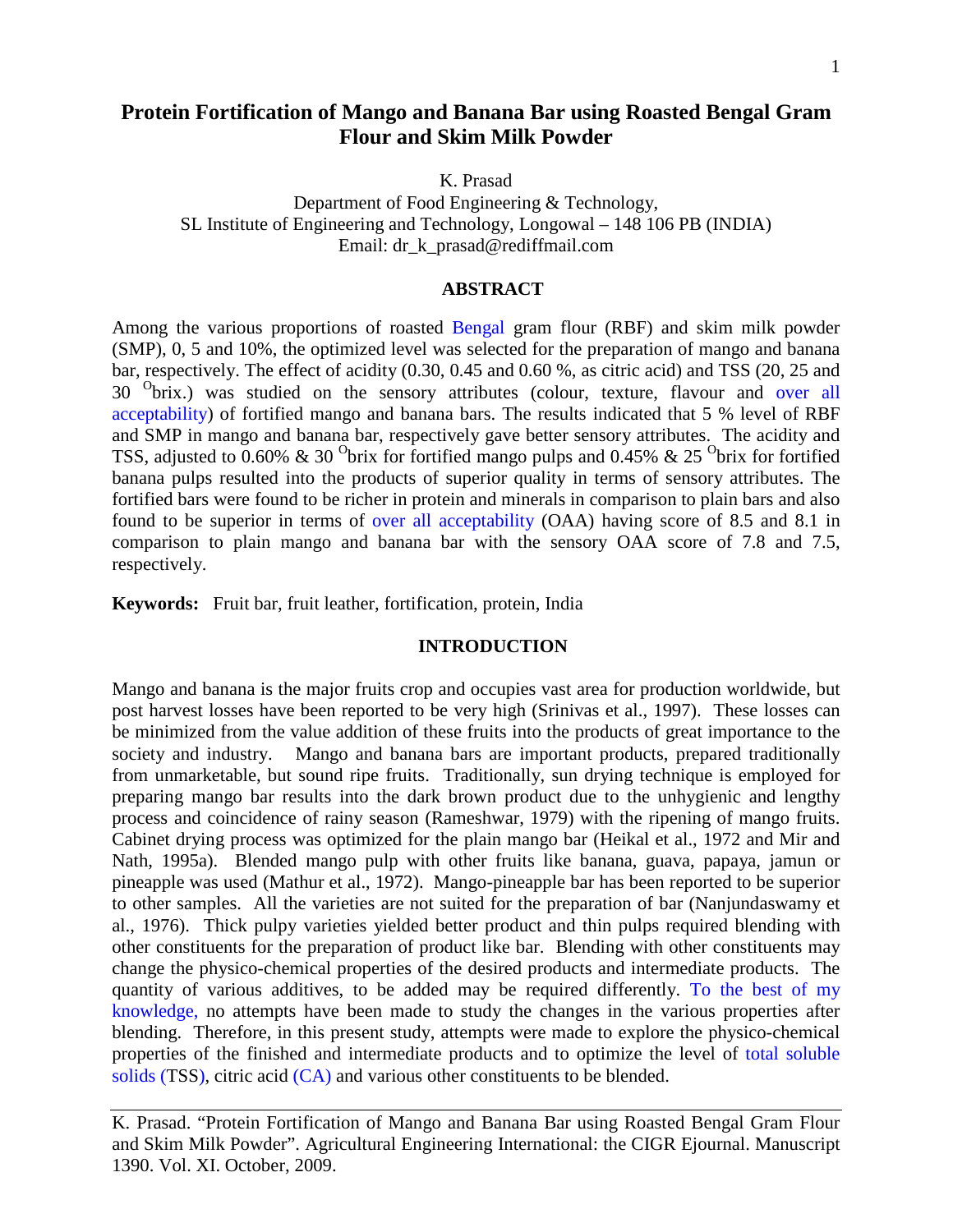## **2. MATERIALS AND METHODS**

Mango (*Mangifera indica* L) cv. Totapuri, banana (*Musa paradisiaca*) cv. Pachbale, roasted Bengal gram (*Cicer arietinum*) flour and skim milk powder (SMP) were obtained from reliable sources.

Fruit bars were prepared from pulp of soft ripe fruits. The mango and banana were washed, peeled, pulped. The pulps were acidified to  $0.3$  % CA, heated for 5 min. at 85 <sup>o</sup>C to destroy enzymes, cooled, sulphited with 1000 ppm of SO<sub>2</sub> and stored in 5 Kg glass containers at 11 $\pm$ 1<sup>0</sup>C for its further use. A portion of unsulphited but pasteurized pulp was packed in polyethylene sherephthalate (PET) containers at  $-18$ <sup>O</sup>C.

The different proportions of RBF and SMP (0, 5 and 10 %) were incorporated for the optimization of the respective level of RBF and SMP usage in the bar preparations. Total soluble solids of pulps were raised to different levels (20, 25 and 30 %) using powdered cane sugar. Acidity were adjusted (0.30, 0.45 and 0.6 %) using citric acid to the pulps and blends which were spread uniformly on stainless steel trays (tray load  $12.5 \text{ kg/m}^2$ ), and dried in a cross flow cabinet drier at  $70\pm1\textsuperscript{0}$ C for a prescribed interval of time (14-16 hrs for mango bars and 18 hrs for banana bars) as optimized by Prasad et al.,  $(2002)$ . Dried sheets were cut into rectangular  $(3.5 \times 10 \text{ cm}^2)$ bars, packed in poly propylene (PP) pouches and stored at refrigerated temperature (11 $\pm$ 1<sup>o</sup>C) till subjected to sensory and chemical evaluation.

Samples were analyzed for moisture by using vacuum oven method, protein by micro-Kjeldahl method, fat by Soxhlet extraction method and sugars by Lane and Eynon method (Ranganna, 1986). Beta-carotene and total carotenes were estimated by AOAC (1975) methods. Total ash, acidity, calcium, phosphorus and iron were determined by the procedure described by the Ranganna (1986). Sensory evaluation of the samples was carried out at nine point hedonic scale (Amerine et al., 1965) and the sensory data were subjected to analysis of variance (Rangannna, 1986).

#### **3. RESULTS AND DISCUSSION**

The proportions of RBF and SMP at different levels 0, 5 and 10 % were incorporated in mango and banana pulp in order to achieve better sensory attributes of the finished products (Table 1&2). It was observed that RBF at the level of 5 % showed significant difference in terms of dehydration behaviour (Prasad et al., 2002) and colour from the 0 to 10% level, whereas the mean texture, flavour and over all acceptability (OAA) values at 5 % level were significantly (P≤0.05) higher than the products obtained at the level of 10 % (Table 1). From the incorporation of SMP, at the level of 5 %, the colour and OAA were increased significantly; whereas further incorporation did not show any significant improvement in the sensory quality of banana bar (Table 2). Therefore, RBF and SMP both were optimized in their proportion at the level of 5 % for the incorporation in mango and banana pulps, respectively.

Addition of citric acid (CA), to adjust the acidity in the ratio of 0.30, 0.45 and 0.60 affected significantly (Table 1) all the sensory attributes (colour, texture, flavour and OAA). The colour, flavour and OAA of the bars were improved significantly (P≤0.05) upon addition of CA to a level of 0.6 %. This may be due to increased liberation of  $SO<sub>2</sub>$  from KMS at lower pH and subsequent inhibition of browning. The texture was found to improve on addition of CA. Addition of CA to a level of 0.45% in banana pulp improved the colour, texture and OAA (Table

K. Prasad. "Protein Fortification of Mango and Banana Bar using Roasted Bengal Gram Flour and Skim Milk Powder". Agricultural Engineering International: the CIGR Ejournal. Manuscript 1390. Vol. XI. October, 2009.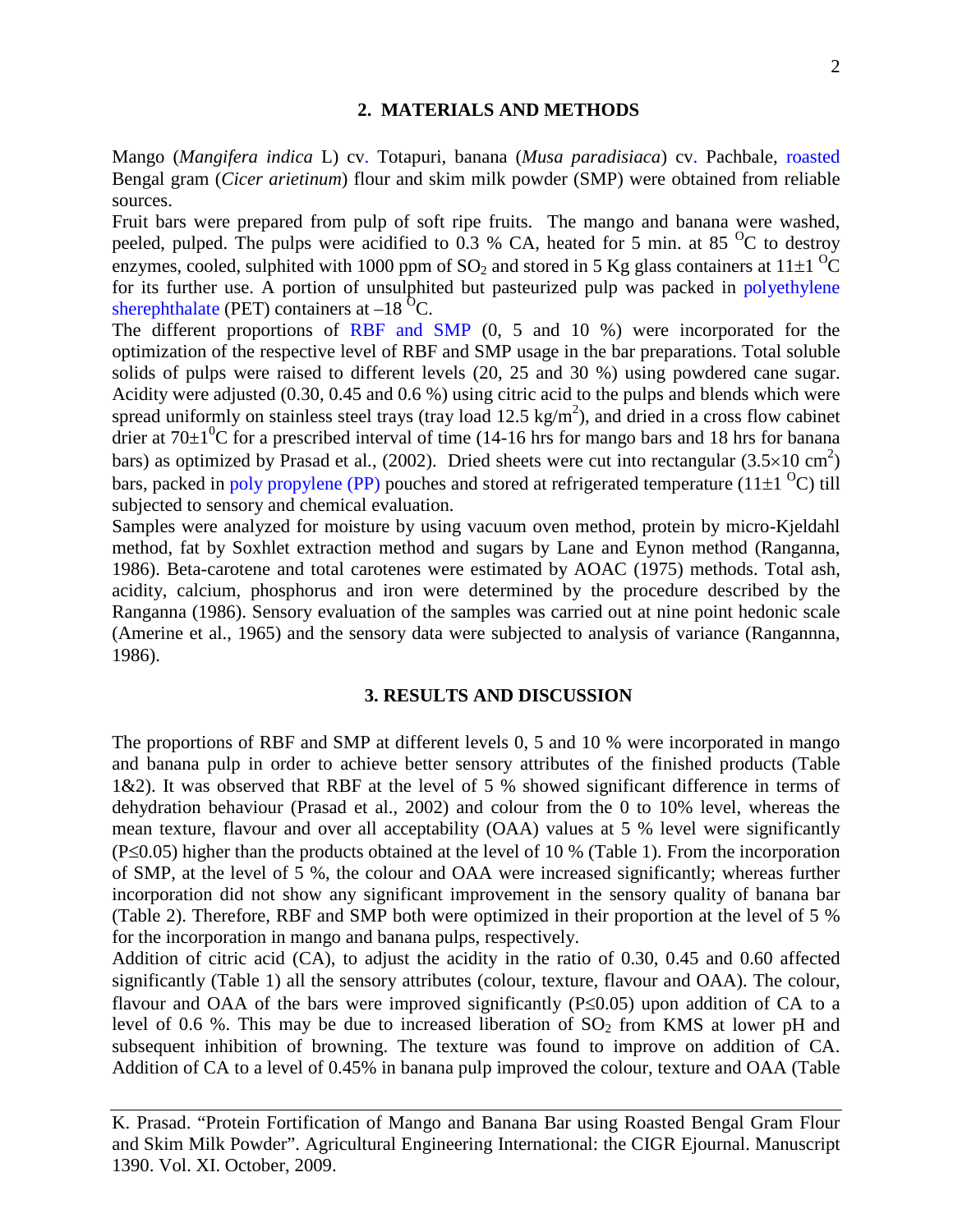2) significantly (P≤0.05) as compared to 0.3 and 0.6 %. Higher addition of CA in banana pulp resulted into a product of excessive acidic taste, very soft and sticky.

| Ingredients             | Mean sensory score <sup>1</sup> |                   |                   |                   |  |  |  |  |
|-------------------------|---------------------------------|-------------------|-------------------|-------------------|--|--|--|--|
| $(\% , w/w)$            | Colour                          | Texture           | Flavour           | <b>OAA</b>        |  |  |  |  |
|                         |                                 |                   |                   |                   |  |  |  |  |
| <b>RBF</b>              |                                 |                   |                   |                   |  |  |  |  |
| $\boldsymbol{0}$        | $7.10^{b}$                      | 7.80 <sup>a</sup> | 7.90 <sup>a</sup> | $7.60^{\rm a}$    |  |  |  |  |
| 5                       | $7.92^{\text{a}}$               | $7.94^{\text{a}}$ | $8.14^{\rm a}$    | 8.00 <sup>a</sup> |  |  |  |  |
| 10                      | $5.92^{\circ}$                  | $6.02^b$          | $6.36^{b}$        | $6.10^{b}$        |  |  |  |  |
| <b>SEM</b>              | 0.026                           | 0.117             | 0.215             | 0.035             |  |  |  |  |
| C.D. (at $P \le 0.05$ ) | 0.439                           | 0.931             | 1.262             | 0.509             |  |  |  |  |
| Citric $\text{acid}^2$  |                                 |                   |                   |                   |  |  |  |  |
|                         |                                 |                   |                   |                   |  |  |  |  |
| 0.30                    | 6.90 <sup>b</sup>               | $6.12^{\circ}$    | $7.26^b$          | $6.76^{b}$        |  |  |  |  |
| 0.45                    | $7.52^{ab}$                     | $7.12^b$          | $8.10^{ab}$       | $7.58^{a}$        |  |  |  |  |
| 0.60                    | $8.38^{a}$                      | $8.22^{\rm a}$    | $8.32^{\rm a}$    | 8.20 <sup>a</sup> |  |  |  |  |
| <b>SEM</b>              | 0.173                           | 0.059             | 0.118             | 0.085             |  |  |  |  |
| C.D. (at $P \le 0.05$ ) | 1.132                           | 0.661             | 0.935             | 0.793             |  |  |  |  |
| $TSS^2$                 |                                 |                   |                   |                   |  |  |  |  |
|                         |                                 |                   |                   |                   |  |  |  |  |
| 20                      | 6.50 <sup>a</sup>               | $5.50^{b}$        | 6.94 <sup>c</sup> | $6.31^{b}$        |  |  |  |  |
| 25                      | $7.40^{\rm a}$                  | $7.18^{a}$        | $7.44^{b}$        | $7.34^{a}$        |  |  |  |  |
| 30                      | $7.42^{\text{a}}$               | $8.24^{\rm a}$    | $8.54^{\rm a}$    | 8.07 <sup>a</sup> |  |  |  |  |
| <b>SEM</b>              | 0.159                           | 0.210             | 0.011             | 0.074             |  |  |  |  |
| C.D. (at $P \le 0.05$ ) | 1.085                           | 1.247             | 0.285             | 0.740             |  |  |  |  |

Table 1. Effect of addition of sugar, citric acid and RBF on sensory attributes of mango bars.

<sup>1</sup>Maximum score 9.0, scores within a column having one common subscript do not differ

significantly (P≤0.05) when subjected to analysis of variance.

<sup>2</sup>Ingredient added to maintain the specified concentrations

Total soluble solids of fortified mango pulp were raised to 20, 25 and 30  $\textdegree$  brix in order to reduce the drying period. Sensory colour was not affected significantly from the enhancement of TSS from the level of 20 to 30  $\text{0}^{\text{0}}$  brix (Table 1). Significant changes in texture and OAA were observed on increasing TSS to 25 %, thereafter-insignificant increase was observed. The sensory flavour score also increased significantly from the increase in TSS up to 30 % (Table 1). Significant decrease in colour was noticed by changing the TSS in fortified banana pulp from 25 to 30 <sup>O</sup>brix (Table 2). The texture, flavour and OAA scores were better (P≤0.05) when TSS rose to 25 % in comparison to 20 and 30 %. At 30 % TSS level the product was very soft, too sweet and had problem in removal from the tray.

K. Prasad. "Protein Fortification of Mango and Banana Bar using Roasted Bengal Gram Flour and Skim Milk Powder". Agricultural Engineering International: the CIGR Ejournal. Manuscript 1390. Vol. XI. October, 2009.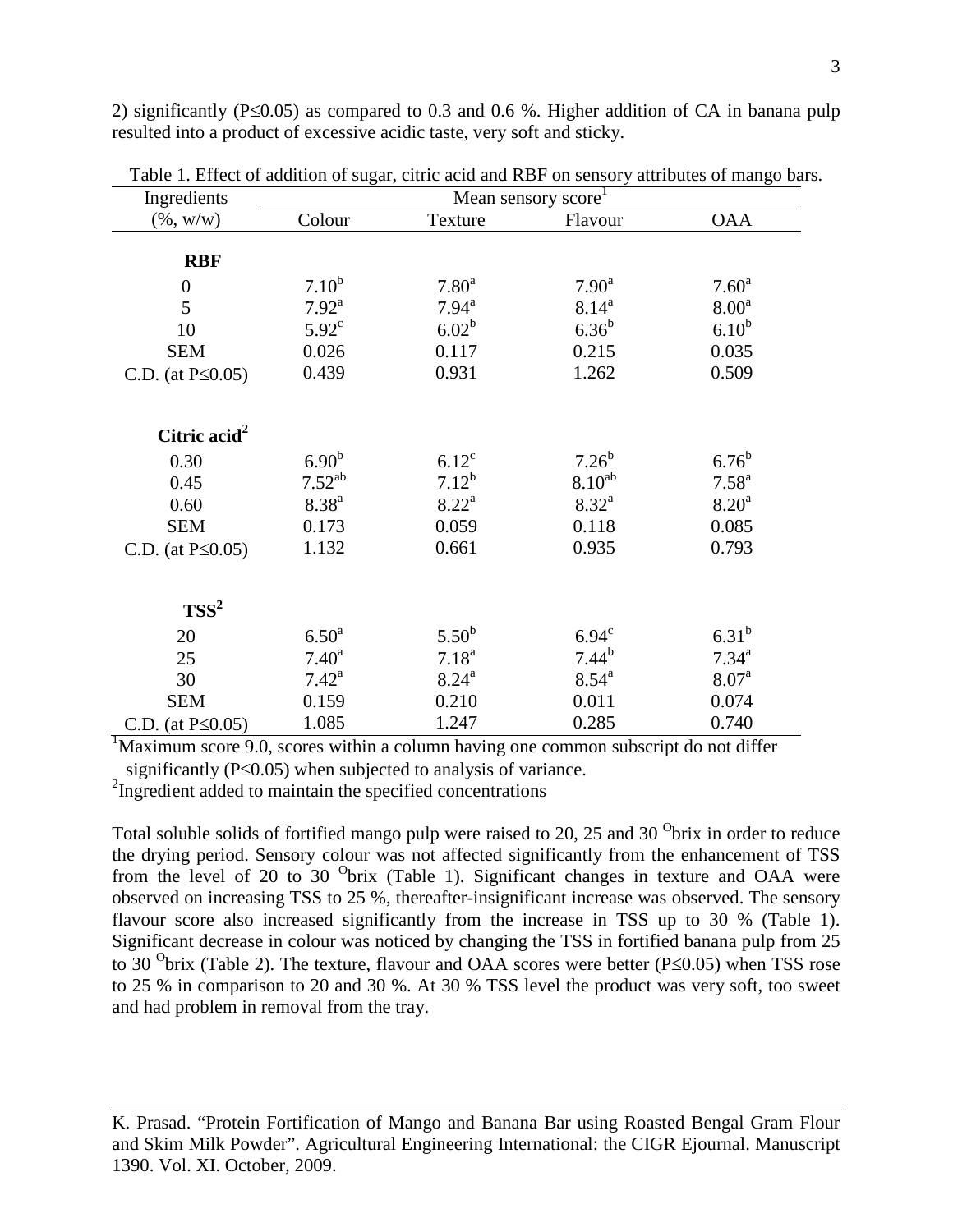| Ingredients              | Mean sensory score <sup>1</sup> |                   |                   |                    |  |  |  |  |
|--------------------------|---------------------------------|-------------------|-------------------|--------------------|--|--|--|--|
| $(\%, w/w)$              | Colour                          | Texture           | Flavour           | <b>OAA</b>         |  |  |  |  |
|                          |                                 |                   |                   |                    |  |  |  |  |
| <b>SMP</b>               |                                 |                   |                   |                    |  |  |  |  |
| $\boldsymbol{0}$         | $7.30^{b}$                      | $7.18^{a}$        | 7.86 <sup>a</sup> | $7.44^{b}$         |  |  |  |  |
| 5                        | 8.08 <sup>a</sup>               | 8.02 <sup>a</sup> | $8.38^{a}$        | $8.16^{a}$         |  |  |  |  |
| 10                       | 8.00 <sup>a</sup>               | 7.66 <sup>a</sup> | $7.62^{\text{a}}$ | 7.76 <sup>ab</sup> |  |  |  |  |
| <b>SEM</b>               | 0.034                           | 0.151             | 0.201             | 0.054              |  |  |  |  |
| C.D. (at $P \le 0.05$ )  | 0.502                           | 1.057             | 1.220             | 0.632              |  |  |  |  |
|                          |                                 |                   |                   |                    |  |  |  |  |
|                          |                                 |                   |                   |                    |  |  |  |  |
| Citric acid <sup>2</sup> |                                 |                   |                   |                    |  |  |  |  |
| 0.30                     | $6.18^{b}$                      | $6.76^{b}$        | 7.60 <sup>a</sup> | $6.85^{b}$         |  |  |  |  |
| 0.45                     | $7.48^{a}$                      | 7.66 <sup>a</sup> | 8.18 <sup>a</sup> | $7.57^{\rm a}$     |  |  |  |  |
| 0.60                     | $6.90^{ab}$                     | 5.56 <sup>c</sup> | $6.52^{b}$        | $6.33^{b}$         |  |  |  |  |
| <b>SEM</b>               | 0.148                           | 0.076             | 0.053             | 0.067              |  |  |  |  |
| C.D. (at $P \le 0.05$ )  | 1.047                           | 0.750             | 0.627             | 0.704              |  |  |  |  |
|                          |                                 |                   |                   |                    |  |  |  |  |
|                          |                                 |                   |                   |                    |  |  |  |  |
| $TSS^2$                  |                                 |                   |                   |                    |  |  |  |  |
| 20                       | $7.52^{\rm a}$                  | $6.12^{b}$        | $6.98^{b}$        | $6.87^{\rm b}$     |  |  |  |  |
| 25                       | $7.62^{\rm a}$                  | 8.08 <sup>a</sup> | $8.14^{a}$        | 7.95 <sup>a</sup>  |  |  |  |  |
| 30                       | $6.48^{b}$                      | $6.24^{b}$        | 7.20 <sup>b</sup> | $6.64^{b}$         |  |  |  |  |
| <b>SEM</b>               | 0.060                           | 0.242             | 0.043             | 0.030              |  |  |  |  |
| C.D. (at $P \le 0.05$ )  | 0.667                           | 1.339             | 0.564             | 0.471              |  |  |  |  |

Table 2. Effect of addition of Sugar, citric acid and SMP on sensory attributes of banana bars.

<sup>1</sup>Maximum score 9.0, scores within a column having one common subscript do not differ significantly ( $P \le 0.05$ ) when subjected to analysis of variance.

<sup>2</sup>Ingredient added to maintain the specified concentrations

The lesser TSS in banana pulp for the preparation of bar than the mango pulp may be due to the compositional differences (Table 3). Therefore, TSS level were optimized to 30 and 25  $\text{O}$ brix for mango and banana products, respectively.

The incorporation of RBF and SMP for the preparation of mango and banana fortified bar, respectively resulted into the product of richer in protein and mineral content (Table 3). Similar results were obtained in the other studies conducted on incorporation with the soy protein and coconut powder fortified mango bar (Mir and Nath, 1993; Mir and Nath, 1995b) and soy protein isolate and whey protein concentrate in guava pulp for the preparation of different product to combat against malnutrition problem (Sethi et al., 2007). Fortified and the plain mango and banana bars, prepared under optimized conditions were subjected to sensory evaluation for OAA. The fortified mango and banana bars were found to be superior in terms of OAA having score of 8.5 and 8.1 in comparison to plain mango and banana bar with the sensory OAA score of 7.8 and 7.5, respectively.

K. Prasad. "Protein Fortification of Mango and Banana Bar using Roasted Bengal Gram Flour and Skim Milk Powder". Agricultural Engineering International: the CIGR Ejournal. Manuscript 1390. Vol. XI. October, 2009.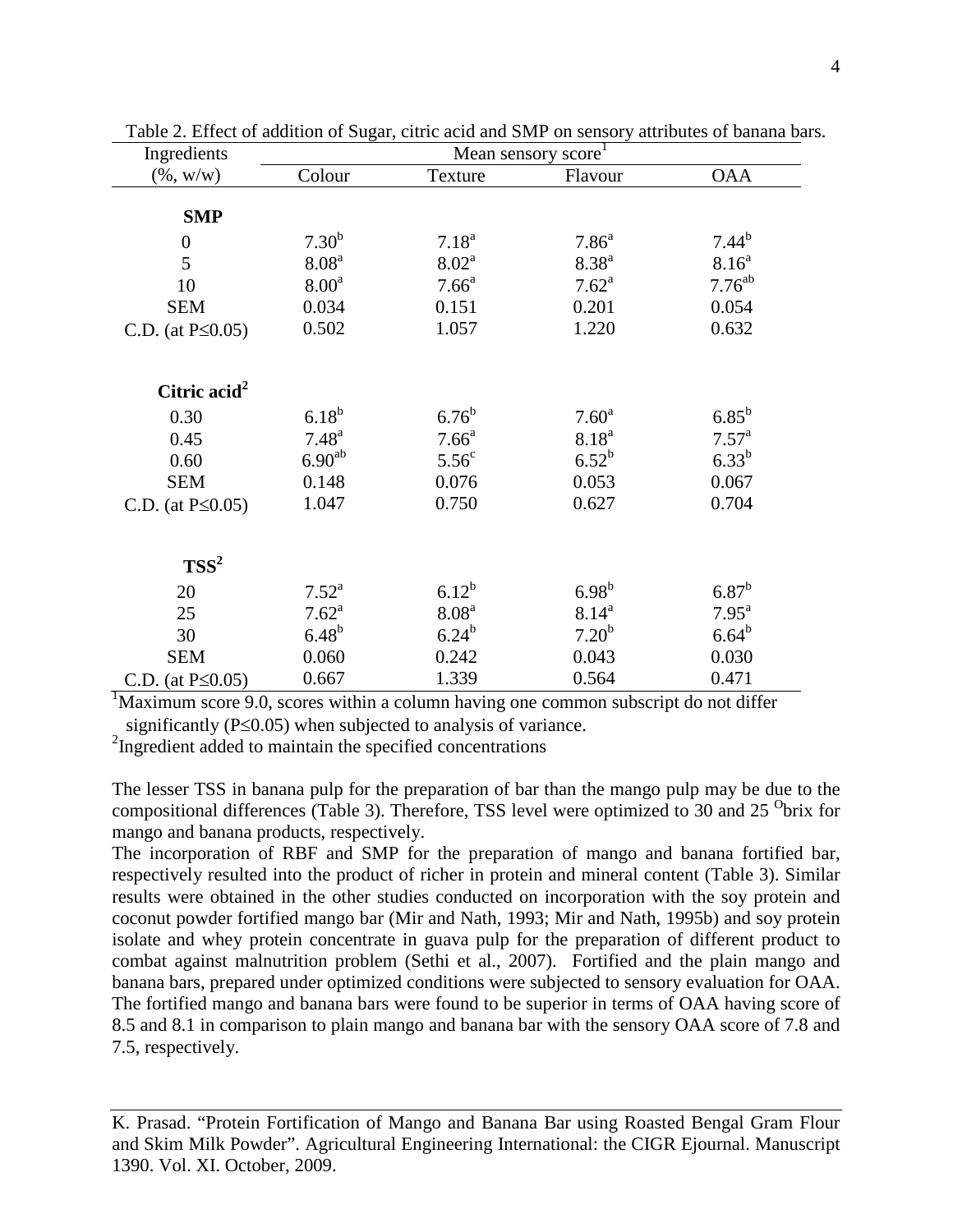| Constituents                     | Mango<br>Pulp | Banana<br>Pulp | <b>RBF</b> | <b>SMP</b> | $\mathbf{PMB}^*$ | Mango-<br>RBF bar | ${\bf PBB}^*$ | Banana-<br>SMP bar |
|----------------------------------|---------------|----------------|------------|------------|------------------|-------------------|---------------|--------------------|
| Moisture, %                      | 80.1          | 74.2           | 10.2       | 4.1        | 13.2             | 16.2              | 11.9          | 12.6               |
| Proteins,<br>$N\times 6.25, %$   | 0.6           | 1.1            | 22.7       | 38.2       | 2.0              | 3.44              | 32            | 4.4                |
| Fat, %                           | 0.1           | 0.3            | 4.9        | 0.1        | 0.3              | 0.5               | 0.9           | 0.9                |
| Ash, %                           | 0.7           | 1.1            | 2.7        | 7.2        | 2.0              | 2.08              | 2.2           | 2.97               |
| Carbohydrate,<br>% by difference | 18.5          | 23.3           | 59.5       | 50.4       | 82.5             | 77.8              | 81.4          | 79.1               |
| Acidity, % CA                    | 0.26          | 0.10           |            |            | 1.23             | 1.27              | 1.21          | 1.20               |
| Sugars, %                        |               |                |            |            |                  |                   |               |                    |
| Total                            | 15.6          | 18.1           |            | 47.80      | 65.94            | 59.46             | 61.88         | 58.00              |
| Reducing                         | 3.2           | 5.4            |            | 46.12      | 20.71            | 18.56             | 50.18         | 45.10              |
| Calcium, mg %                    | 22            | 25             | 52         | 1382       | 122              | 134               | 128           | 540                |
| Phosphorus, mg %                 | 23            | 38             | 333        | 998        | 138              | 145               | 192           | 496                |
| Iron, mg %                       | 2.0           | 0.4            | 8.6        | 1.2        | 8.9              | 8.9               | 1.6           | 2.1                |
| Residual $SO2$ , ppm             |               |                |            |            | 667              | 689               | 657           | 672                |
| Carotenoides, mg %               |               |                |            |            |                  |                   |               |                    |
| Total                            | 3.1           | 0.1            |            |            | 12.2             | 10.1              |               |                    |
| Beta                             | 1.5           |                |            |            | 6.7              | 6.3               |               |                    |

Table 3. Chemical constituents of Mango pulp, Banana pulp, RBF, SMP, PMB, Mango-RBF bar, PBB and Banana-SMP bar.

\* PMB – Plain mango bar, PBB - Plain banana bar

## **4. REFERENCES**

- A.O.A.C. 1975. Official method of analysis.  $12<sup>th</sup>$  ed. Association of Official Analytical Chemists, Washington DC.
- Amerine, M. A., Pangborn, R. M. and Roessler, E. B. 1965. *Principles of sensory evaluation of food* . Academic Press Inc. New York. 602 p.
- Heikal, H. A., El-Sanafiri, N. Y., Shooman and M. A., 1972. Some factors affecting quality of dried mango sheets. *Agricultural Research Review,* 50, 185-194.

K. Prasad. "Protein Fortification of Mango and Banana Bar using Roasted Bengal Gram Flour and Skim Milk Powder". Agricultural Engineering International: the CIGR Ejournal. Manuscript 1390. Vol. XI. October, 2009.